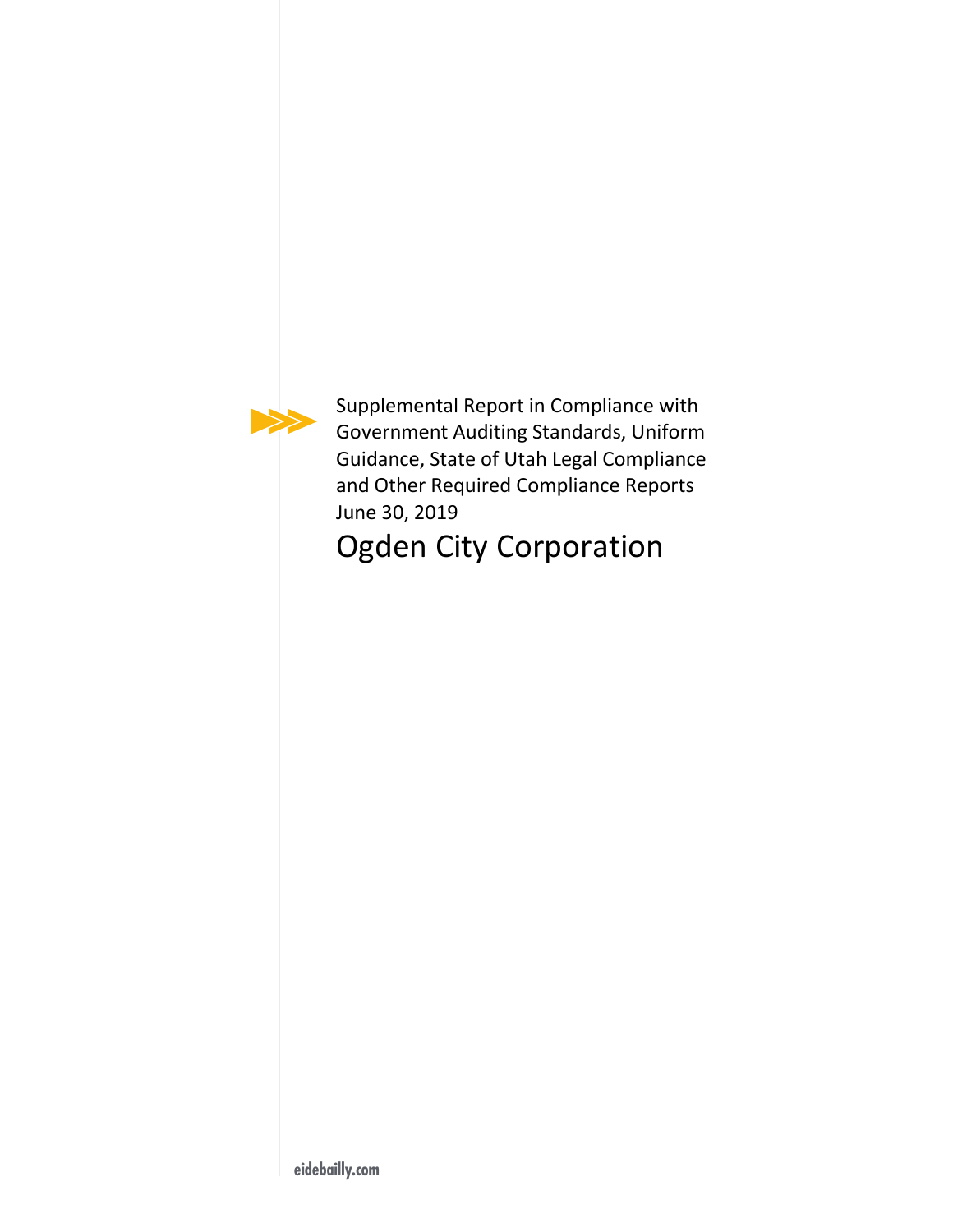| Independent Auditor's Report on Internal Control over Financial Reporting and on Compliance and<br>Other Matters Based on an Audit of Financial Statements Performed in Accordance with         |  |
|-------------------------------------------------------------------------------------------------------------------------------------------------------------------------------------------------|--|
| Independent Auditor's Report on Compliance and Report on Internal Control over Compliance as                                                                                                    |  |
| Independent Auditor's Report on Compliance for Each Major Federal Program; Report on Internal<br>Control Over Compliance; and Report on the Schedule of Expenditures of Federal Awards Required |  |
|                                                                                                                                                                                                 |  |
|                                                                                                                                                                                                 |  |
|                                                                                                                                                                                                 |  |
|                                                                                                                                                                                                 |  |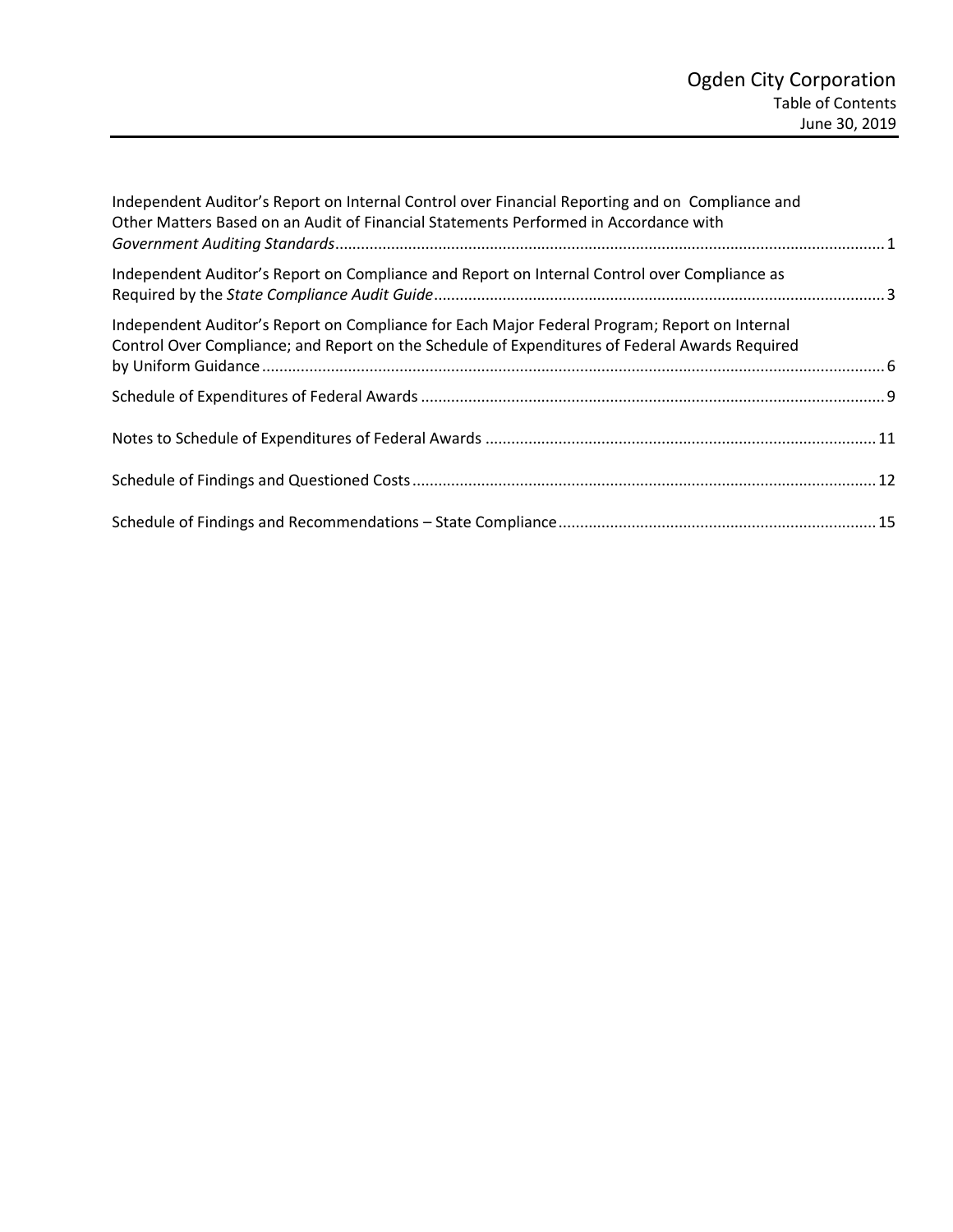

**CPAs & BUSINESS ADVISORS** 

#### <span id="page-2-0"></span>**Independent Auditor's Report on Internal Control over Financial Reporting and on Compliance and Other Matters Based on an Audit of Financial Statements Performed in Accordance with** *Government Auditing Standards*

To the Mayor and Members of the City Council Ogden City Corporation Ogden, UT

We have audited, in accordance with the auditing standards generally accepted in the United States of America and the standards applicable to financial audits contained in *Government Auditing Standards* issued by the Comptroller General of the United States, the financial statements of the governmental activities, the business-type activities, each major fund, and the aggregate remaining fund information as of June 30, 2019, and the related notes to the financial statements, which collectively comprise Ogden City Corporation's basic financial statements, and have issued our report thereon dated December 31, 2019.

#### **Internal Control Over Financial Reporting**

In planning and performing our audit of the financial statements, we considered Ogden City Corporation's internal control over financial reporting (internal control) to determine the audit procedures that are appropriate in the circumstances for the purpose of expressing our opinions on the financial statements, but not for the purpose of expressing an opinion on the effectiveness of Ogden City Corporation's internal control. Accordingly, we do not express an opinion on the effectiveness of Ogden City Corporation's internal control.

A *deficiency in internal control* exists when the design or operation of a control does not allow management or employees, in the normal course of performing their assigned functions, to prevent, or detect and correct, misstatements on a timely basis. A *material weakness* is a deficiency, or a combination of deficiencies, in internal control, such that there is a reasonable possibility that a material misstatement of the entity's financial statements will not be prevented, or detected and corrected, on a timely basis. A *significant deficiency* is a deficiency, or a combination of deficiencies, in internal control that is less severe than a material weakness, yet important enough to merit attention by those charged with governance.

Our consideration of internal control over financial reporting was for the limited purpose described in the first paragraph of this section and was not designed to identify all deficiencies in internal control over financial reporting that might be material weaknesses or significant deficiencies and therefore, material weaknesses or significant deficiencies may exist that have not been identified. We did identify a certain deficiency in internal control, described in the accompanying schedule of findings and questioned costs as item 2019-001, that we consider to be a material weakness.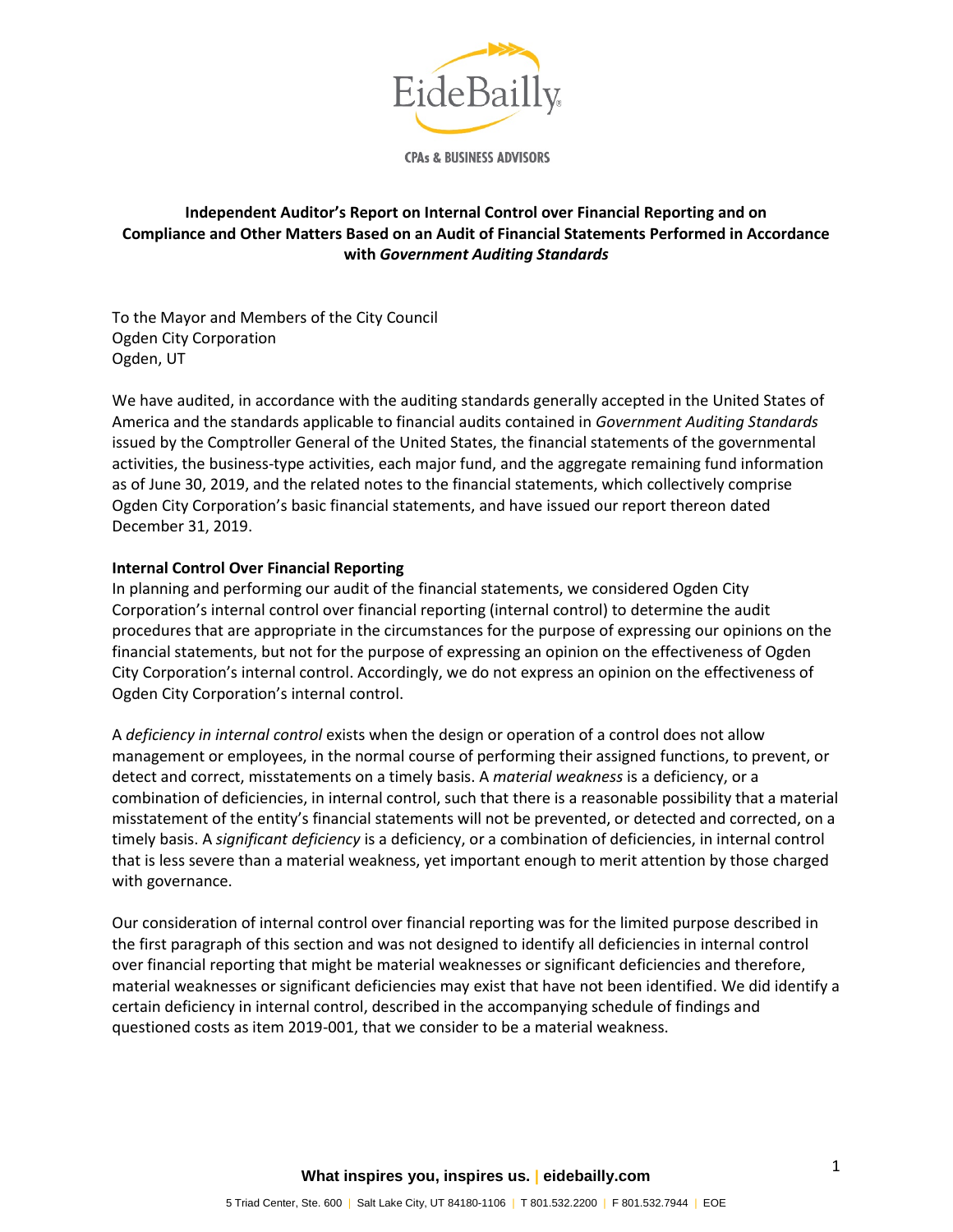#### **Compliance and Other Matters**

As part of obtaining reasonable assurance about whether Ogden City Corporation's financial statements are free from material misstatement, we performed tests of its compliance with certain provisions of laws, regulations, contracts, and grant agreements, noncompliance with which could have a direct and material effect on the determination of financial statement amounts. However, providing an opinion on compliance with those provisions was not an objective of our audit, and accordingly, we do not express such an opinion. The results of our tests disclosed no instances of noncompliance or other matters that are required to be reported under *Government Auditing Standards.*

#### **Ogden City Corporation's Response to Finding**

Ogden City Corporation's response to the finding identified in our audit is described in the accompanying schedule of findings and questioned costs. Ogden City Corporation's response was not subjected to the auditing procedures applied in the audit of the financial statements and, accordingly, we express no opinion on it.

#### **Purpose of this Report**

The purpose of this report is solely to describe the scope of our testing of internal control and compliance and the results of that testing, and not to provide an opinion on the effectiveness of the entity's internal control or on compliance. This report is an integral part of an audit performed in accordance with *Government Auditing Standards* in considering the entity's internal control and compliance. Accordingly, this communication is not suitable for any other purpose.

Ede Sailly LLP

Salt Lake City, Utah December 31, 2019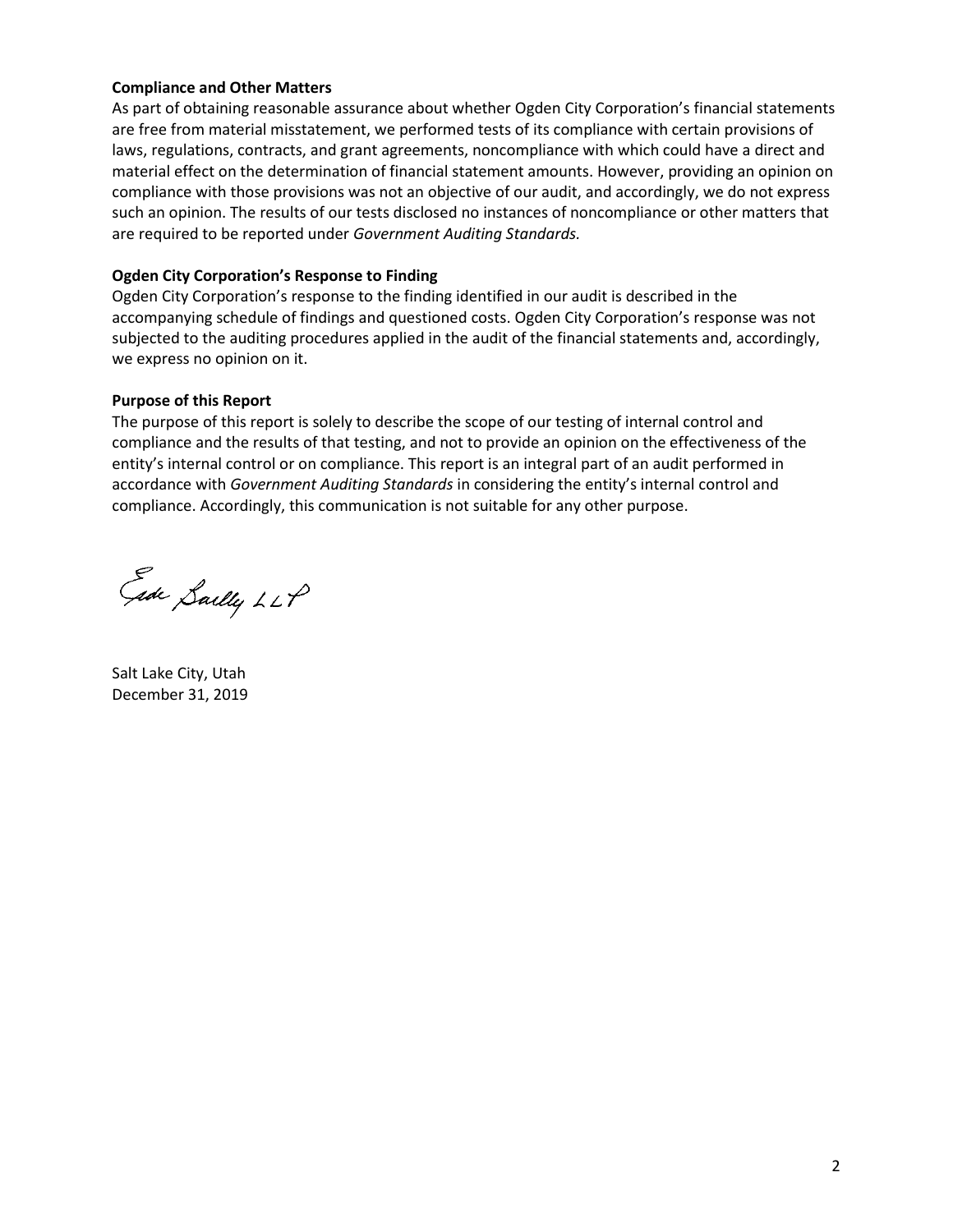

**CPAs & BUSINESS ADVISORS** 

#### <span id="page-4-0"></span>**Independent Auditor's Report on Compliance and Report on Internal Control over Compliance as Required by the** *State Compliance Audit Guide*

To the Mayor and Members of the City Council Ogden City Corporation Ogden, UT

#### **Report on Compliance**

We have audited Ogden City Corporation's compliance with the following applicable state requirements described in the *State Compliance Audit Guide*, issued by the Office of the State Auditor, for the year ended June 30, 2019.

Budgetary Compliance Fund Balance Justice Courts Utah Retirement Systems Restricted Taxes and Related Revenues Open and Public Meetings Act Public Treasurer's Bond Enterprise Fund Transfers, Reimbursements, Loans, and Services

#### *Management's Responsibility*

Management is responsible for compliance with the state requirements referred to above.

#### *Auditor's Responsibility*

Our responsibility is to express an opinion on Ogden City Corporation's compliance based on our audit of the state compliance requirements referred to above. We conducted our audit of compliance in accordance with auditing standards generally accepted in the United States of America; the standards applicable to financial audits contained in *Government Auditing Standards*, issued by the Comptroller General of the United States; and the *State Compliance Audit Guide*. Those standards and the *State Compliance Audit Guide* require that we plan and perform the audit to obtain reasonable assurance about whether noncompliance with the state compliance requirements referred to above that could have a direct and material effect on a state compliance requirement occurred. An audit includes examining, on a test basis, evidence about Ogden City Corporation's compliance with those requirements and performing such other procedures as we considered necessary in the circumstances.

We believe that our audit provides a reasonable basis for our opinion on compliance for each state compliance requirement referred to above. However, our audit does not provide a legal determination of Ogden City Corporation's compliance with those requirements.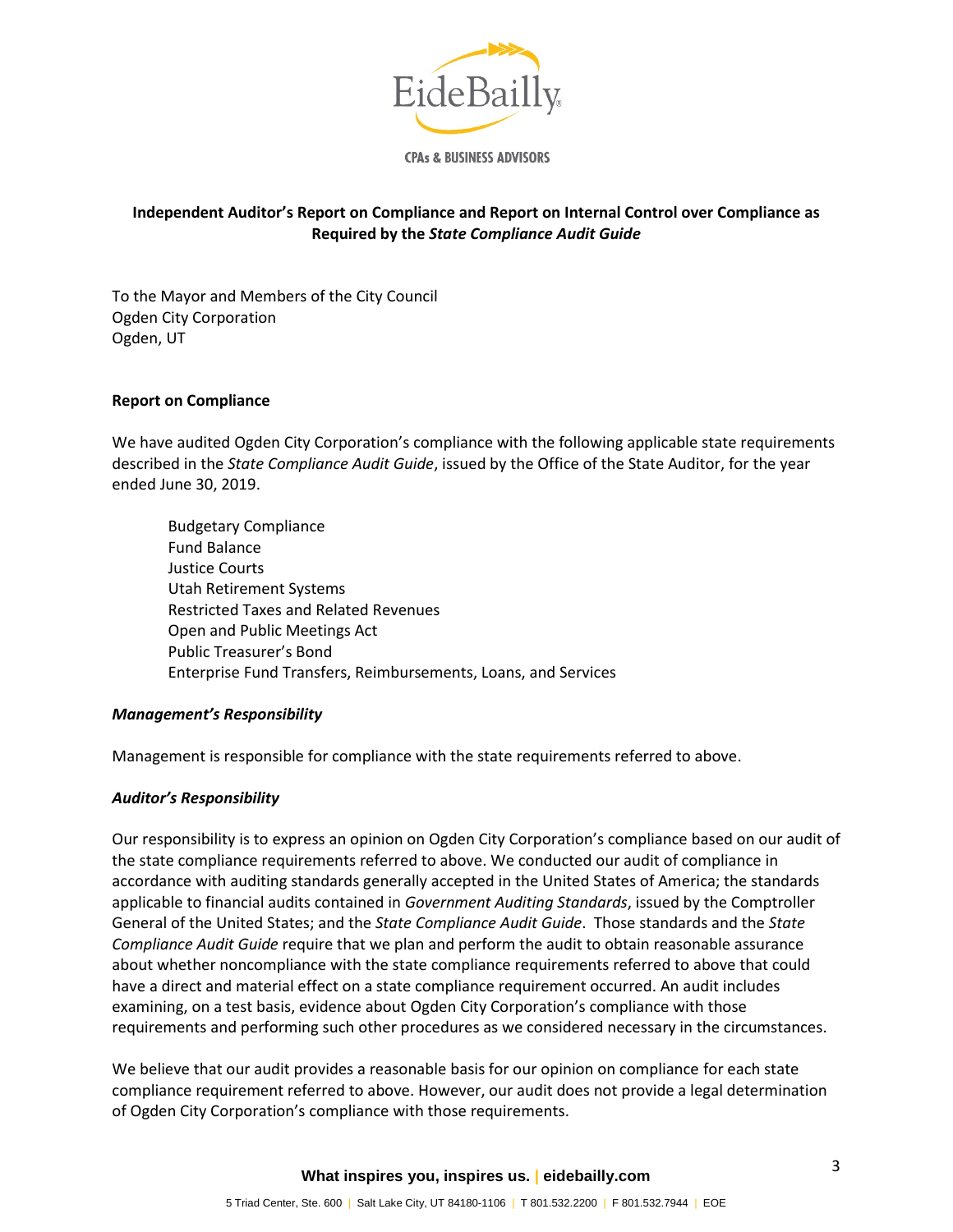#### *Opinion on Compliance*

In our opinion, Ogden City Corporation complied, in all material respects, with the state compliance requirements referred to above for the year ended June 30, 2019.

#### *Other Matters*

The results of our auditing procedures disclosed instances of noncompliance, which are required to be reported in accordance with the *State Compliance Audit Guide* and which are described in the accompanying Schedule of Findings and Recommendations–State Compliance as item 2019-A. Our opinion on compliance is not modified with respect to this matter.

Ogden City Corporation's response to the noncompliance finding identified in our audit is described in the accompanying Schedule of Findings and Recommendations–State Compliance. Ogden City Corporation's response was not subjected to the auditing procedures applied in the audit of compliance and, accordingly, we express no opinion on the response.

#### **Report on Internal Control over Compliance**

Management of Ogden City Corporation is responsible for establishing and maintaining effective internal control over compliance with the state compliance requirements referred to above. In planning and performing our audit of compliance, we considered Ogden City Corporation's internal control over compliance with the state compliance requirements referred to above to determine the audit procedures that are appropriate in the circumstances for the purpose of expressing an opinion on compliance with state compliance requirements and to test and report on internal control over compliance in accordance with the *State Compliance Audit Guide*, but not for the purpose of expressing an opinion on the effectiveness of internal control over compliance. Accordingly, we do not express an opinion on the effectiveness of Ogden City Corporation's internal control over compliance.

A *deficiency in internal control over compliance* exists when the design or operation of a control over compliance does not allow management or employees, in the normal course of performing their assigned functions, to prevent, or detect and correct, noncompliance with a state compliance requirement on a timely basis. *A material weakness in internal control over compliance* is a deficiency, or combination of deficiencies, in internal control over compliance, such that there is a reasonable possibility that material noncompliance with a state compliance requirement will not be prevented, or detected and corrected, on a timely basis. A *significant deficiency in internal control over compliance* is a deficiency, or a combination of deficiencies, in internal control over compliance with a state compliance requirement that is less severe than a material weakness in internal control over compliance, yet important enough to merit attention by those charged with governance.

Our consideration of internal control over compliance was for the limited purpose described in the first paragraph of this section and was not designed to identify all deficiencies in internal control over compliance that might be material weaknesses or significant deficiencies and therefore, material weaknesses or significant deficiencies may exist that were not identified. We did not identify any deficiencies in internal control over compliance that we consider to be material weaknesses. However, we identified a certain deficiency in internal control over compliance, as described in the accompanying Schedule of Findings and Recommendations–State Compliance as item 2019-A, that we consider to be a significant deficiency.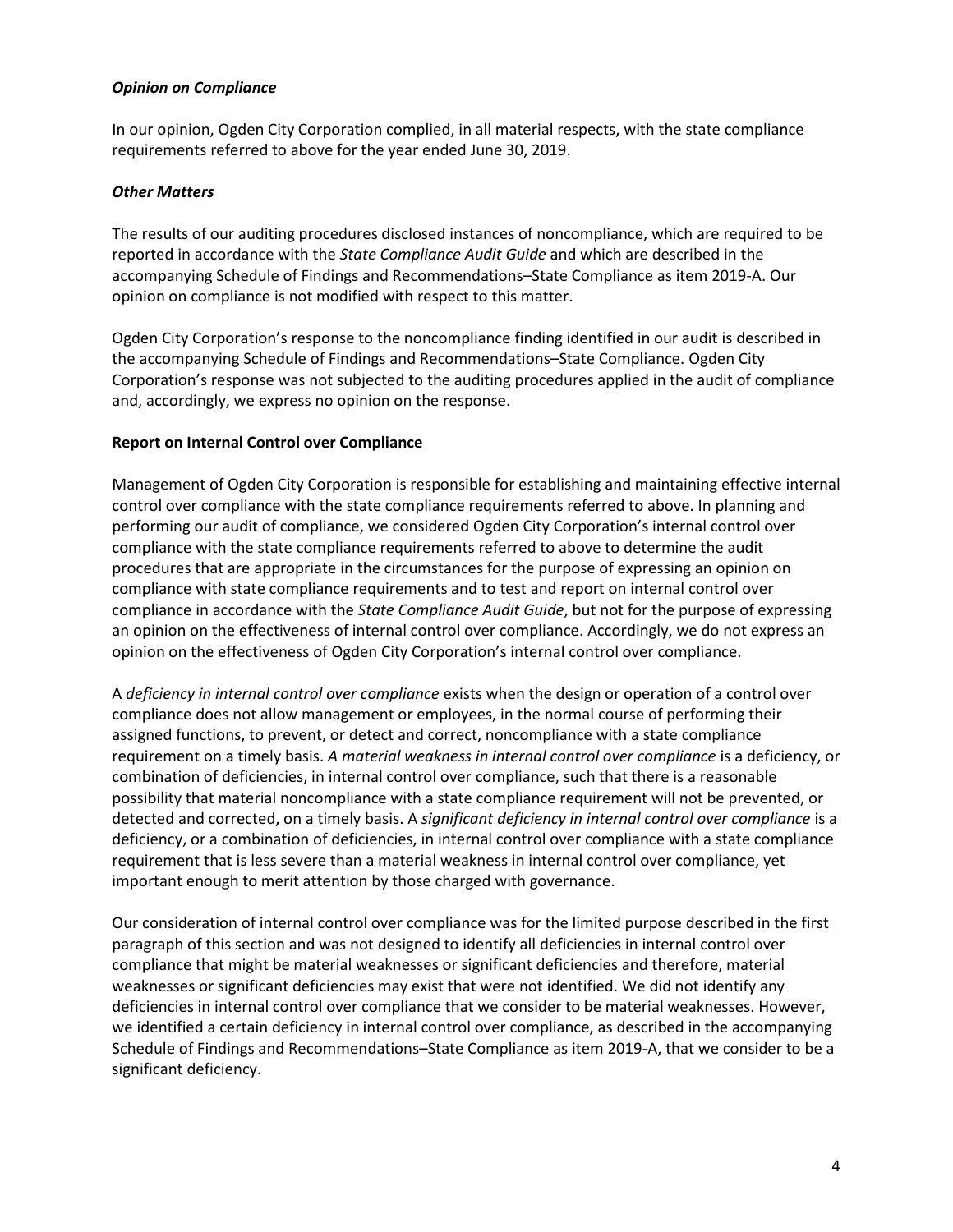Ogden City Corporation's response to the internal control over compliance findings identified in our audit is described in the accompanying Schedule of Findings and Recommendations–State Compliance. Ogden City Corporation's response was not subjected to the auditing procedures applied in the audit of compliance and, accordingly, we express no opinion on the response.

The purpose of this report on internal control over compliance is solely to describe the scope of our testing of internal control and compliance and the results of that testing based on the requirements of the *State Compliance Audit Guide*. Accordingly, this report is not suitable for any other purpose.

Gide Sailly LLP

Salt Lake City, Utah December 31, 2019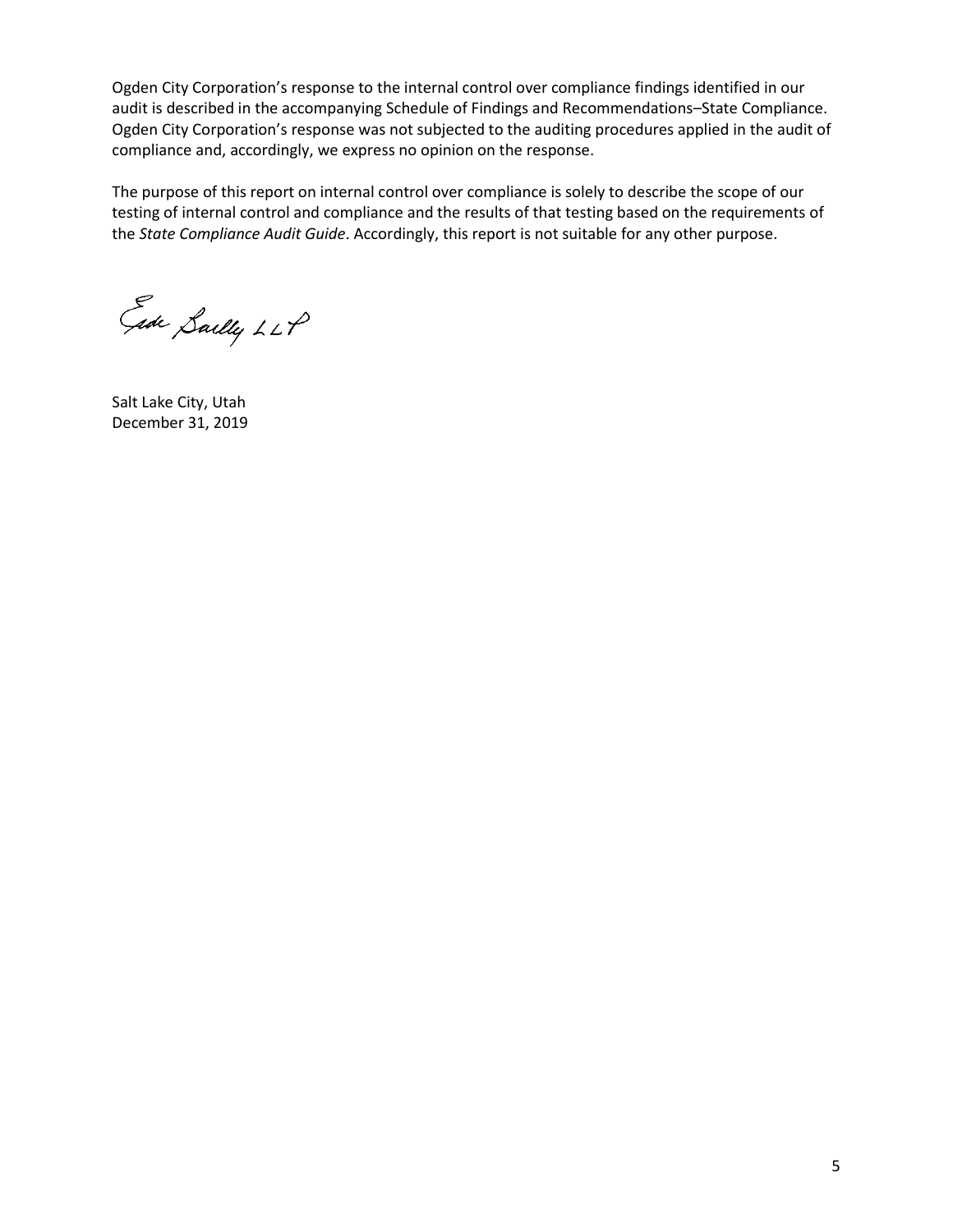

**CPAs & BUSINESS ADVISORS** 

#### <span id="page-7-0"></span>**Independent Auditor's Report on Compliance for Each Major Federal Program; Report on Internal Control Over Compliance; and Report on the Schedule of Expenditures of Federal Awards Required by Uniform Guidance**

To the Mayor and Members of the City Council Ogden City Corporation Ogden, UT

#### **Report on Compliance for Each Major Federal Program**

We have audited Ogden City Corporation's compliance with the types of compliance requirements described in the *OMB Compliance Supplement* that could have a direct and material effect on each of Ogden City Corporation's major federal programs for the year ended June 30, 2019. Ogden City Corporation's major federal program is identified in the summary of auditor's results section of the accompanying schedule of findings and questioned costs.

#### **Management's Responsibility**

Management is responsible for compliance with federal statutes, regulations, and the terms and conditions of its federal awards applicable to its federal programs.

#### **Auditor's Responsibility**

Our responsibility is to express an opinion on the compliance for each of Ogden City Corporation's major federal programs based on our audit of the types of compliance requirements referred to above. We conducted our audit of compliance in accordance with auditing standards generally accepted in the United States of America; the standards applicable to financial audits contained in *Government Auditing Standards*, issued by the Comptroller General of the United States; and the audit requirements of Title 2 U.S. *Code of Federal Regulations* Part 200, *Uniform Administrative Requirements, Cost Principles, and Audit Requirements for Federal Awards* (Uniform Guidance). Those standards and the Uniform Guidance require that we plan and perform the audit to obtain reasonable assurance about whether noncompliance with the compliance requirements referred to above that could have a direct and material effect on a major federal program occurred. An audit includes examining, on a test basis, evidence about Ogden City Corporation's compliance with those requirements and performing such other procedures as we considered necessary in the circumstances.

We believe that our audit provides a reasonable basis for our opinion on compliance for each major federal program. However, our audit does not provide a legal determination of Ogden City Corporation's compliance.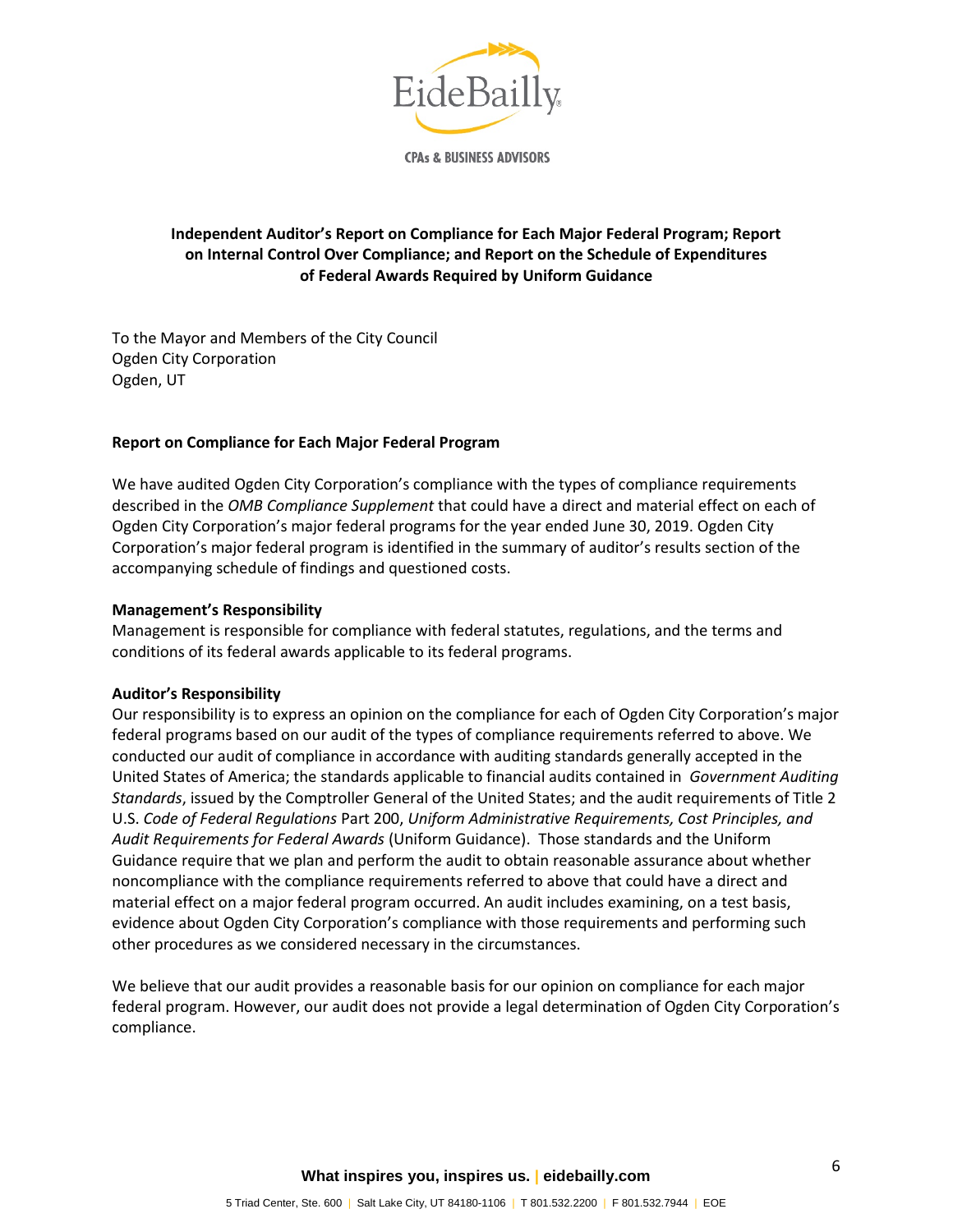#### **Opinion on Each Major Federal Program**

In our opinion, Ogden City Corporation complied, in all material respects, with the types of compliance requirements referred to above that could have a direct and material effect on each of its major federal programs for the year ended June 30, 2019.

#### **Other Matters**

The results of our auditing procedures disclosed an instance of noncompliance, which is required to be reported in accordance with the Uniform Guidance and which is described in the accompanying schedule of findings and questioned costs as item 2019-002*.* Our opinion on each federal program is not modified with respect to this matter.

Ogden City Corporation's response to the noncompliance findings identified in our audit are described in the accompanying schedule of findings and questioned costs*.* Ogden City Corporation's response was not subjected to the auditing procedures applied in the audit of compliance and, accordingly, we express no opinion on the response.

#### **Report on Internal Control over Compliance**

Management of Ogden City Corporation is responsible for establishing and maintaining effective internal control over compliance with the compliance requirements referred to above. In planning and performing our audit of compliance, we considered Ogden City Corporation's internal control over compliance with the types of requirements that could have a direct and material effect on each major federal program to determine the auditing procedures that are appropriate in the circumstances for the purpose of expressing an opinion on compliance for each major federal program and to test and report on internal control over compliance in accordance with the Uniform Guidance, but not for the purpose of expressing an opinion on the effectiveness of internal control over compliance. Accordingly, we do not express an opinion on the effectiveness of Ogden City Corporation's internal control over compliance.

*A deficiency in internal control over compliance* exists when the design or operation of a control over compliance does not allow management or employees, in the normal course of performing their assigned functions, to prevent, or detect and correct, noncompliance with a type of compliance requirement of a federal program on a timely basis. *A material weakness in internal control over compliance* is a deficiency, or a combination of deficiencies, in internal control over compliance, such that there is a reasonable possibility that material noncompliance with a compliance requirement will not be prevented, or detected and corrected, on a timely basis. *A significant deficiency in internal control over compliance* is a deficiency, or a combination of deficiencies, in internal control over compliance with a type of compliance requirement of a federal program that is less severe than a material weakness in internal control over compliance, yet important enough to merit attention by those charged with governance.

Our consideration of internal control over compliance was for the limited purpose described in the first paragraph of this section and was not designed to identify all deficiencies in internal control that might be material weaknesses or significant deficiencies and therefore, material weaknesses and significant deficiencies may exist that have not been identified. We did not identify any deficiencies in internal control over compliance that we consider to be material weaknesses. However, we identified a certain deficiency in internal control over compliance, described in the accompanying schedule of findings and questioned costs as item 2019-002, that we consider to be a significant deficiency.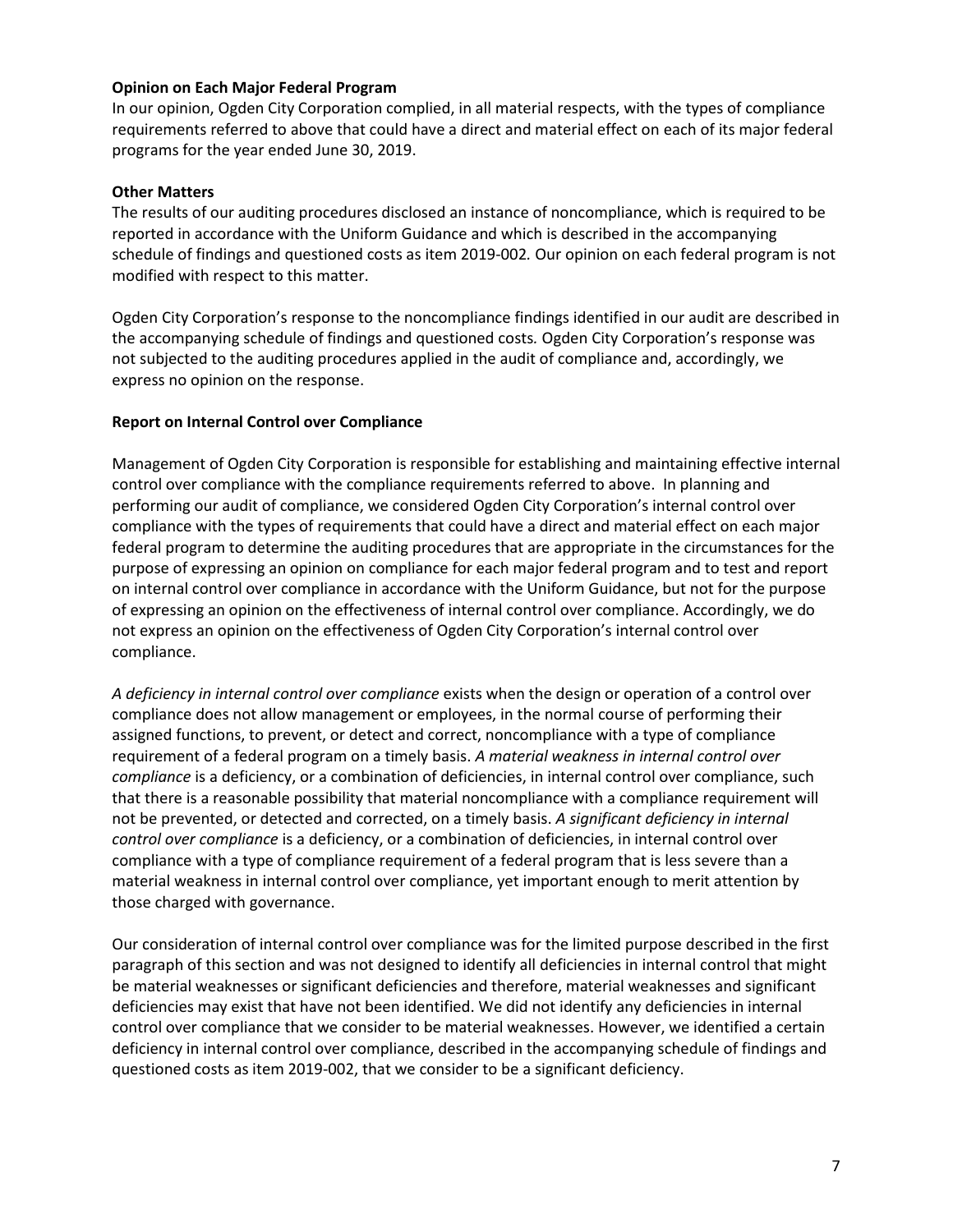Ogden City Corporation's response to the internal control over compliance findings identified in our audit are described in the accompanying schedule of findings and questioned costs. Ogden City Corporation's response was not subjected to the auditing procedures applied in the audit of compliance and, accordingly, we express no opinion on the response.

The purpose of this report on internal control over compliance is solely to describe the scope of our testing of internal control over compliance and the results of that testing based on the requirements of the Uniform Guidance. Accordingly, this report is not suitable for any other purpose.

#### **Report on Schedule of Expenditures of Federal Awards Required by the Uniform Guidance**

We have audited the financial statements of the governmental activities, the business-type activities, each major fund, and the aggregate remaining fund information of Ogden City Corporation as of and for the year ended June 30, 2019, and the related notes to the financial statements, which collectively comprise Ogden City Corporation's basic financial statements. We issued our report thereon dated December 31, 2019, which contained unmodified opinions on those financial statements. Our audit was conducted for the purpose of forming opinions on the financial statements that collectively comprise the basic financial statements. The accompanying schedule of expenditures of federal awards is presented for purposes of additional analysis as required by the Uniform Guidance and is not a required part of the basic financial statements. Such information is the responsibility of management and was derived from and relates directly to the underlying accounting and other records used to prepare the basic financial statements. The information has been subjected to the auditing procedures applied in the audit of the financial statements and certain additional procedures, including comparing and reconciling such information directly to the underlying accounting and other records used to prepare the basic financial statements or to the basic financial statements themselves, and other additional procedures in accordance with auditing standards generally accepted in the United States of America. In our opinion, the schedule of expenditures of federal awards is fairly stated in all material respects in relation to the basic financial statements as a whole.

Gade Saelly LLP

Salt Lake City, Utah December 31, 2019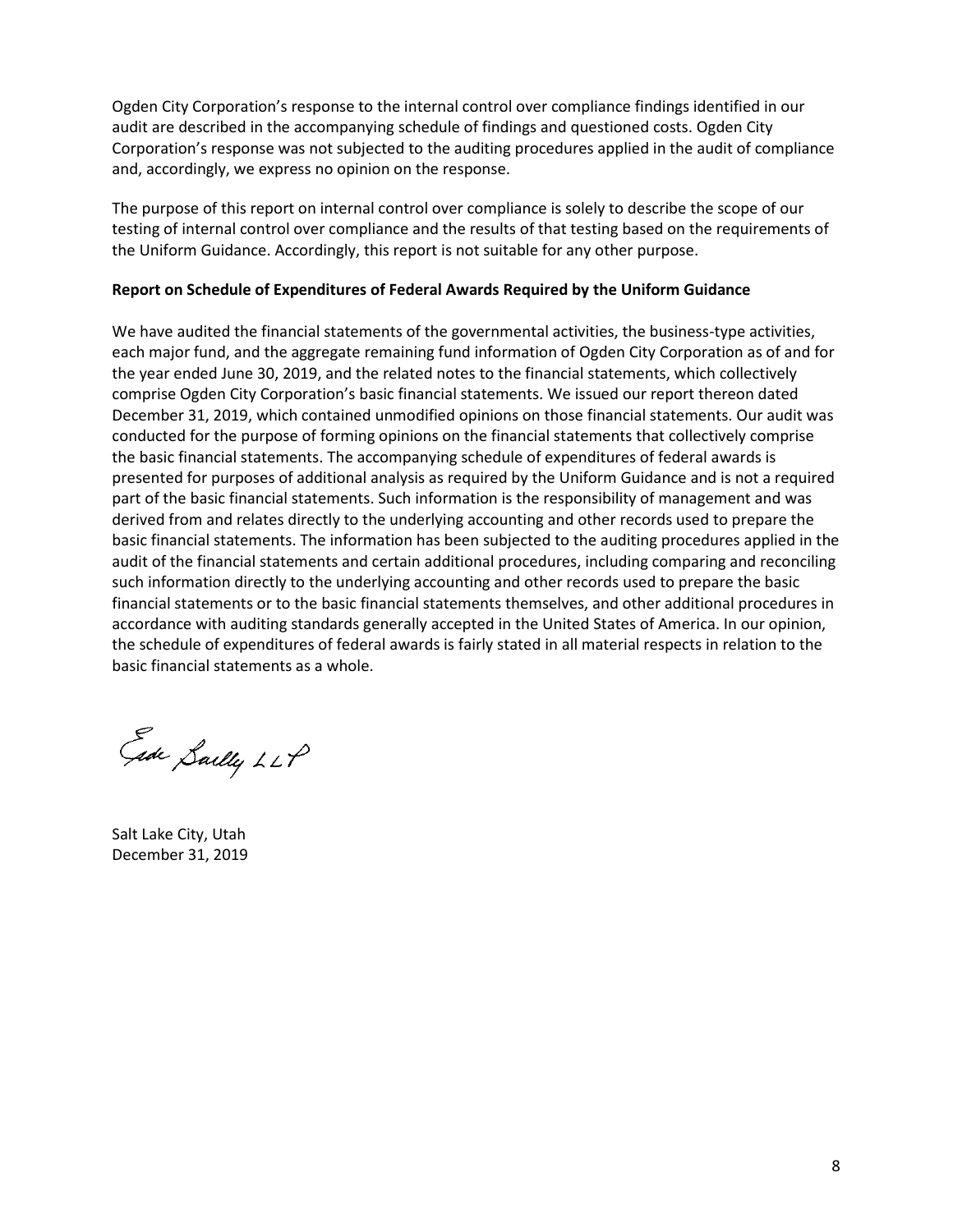<span id="page-10-0"></span>

| <b>Federal Grantor/Pass-through</b><br><b>Grantor/Program or Cluster Title</b> | Federal<br><b>CFDA</b><br><b>Number</b> | Pass-through<br><b>Entity</b><br>Identifying<br><b>Number</b> | <b>Expenditures</b> | <b>Amounts</b><br><b>Passed</b><br>Through to<br><b>Subrecipients</b> |
|--------------------------------------------------------------------------------|-----------------------------------------|---------------------------------------------------------------|---------------------|-----------------------------------------------------------------------|
|                                                                                |                                         |                                                               |                     |                                                                       |
| U.S. Department of Homeland Security                                           |                                         |                                                               |                     |                                                                       |
| Passed through from State of Utah                                              |                                         |                                                               |                     |                                                                       |
| <b>Emergency Management Performance Grants</b>                                 | 97.042                                  | 14                                                            | \$<br>8,250         | \$                                                                    |
| <b>Homeland Security Grant Program</b>                                         | 97.067                                  | DEM-2016-SHSP                                                 | 4,001               |                                                                       |
| FEMA Hazard Mitigation Grant                                                   | 97.039                                  | Not Available                                                 | 100,003             |                                                                       |
| <b>Total Department of Homeland Security</b>                                   |                                         |                                                               | 112,254             |                                                                       |
| U.S. Department of Housing and Urban Development                               |                                         |                                                               |                     |                                                                       |
| <b>CDBG Entitlement Grants Cluster</b>                                         |                                         |                                                               |                     |                                                                       |
| <b>Community Development Block Grant</b>                                       | 14.218                                  | N/A                                                           | 2,324,678           |                                                                       |
| <b>Total CDBG Entitlement Grants Cluster</b>                                   |                                         |                                                               | 2,324,678           |                                                                       |
|                                                                                |                                         |                                                               |                     |                                                                       |
| HOME Investment Partnerships Program                                           | 14.239                                  | N/A                                                           | 852,500             |                                                                       |
| Total Department of Housing and Urban Development                              |                                         |                                                               | 3,177,178           |                                                                       |
| <b>U.S. Department of Transportation</b>                                       |                                         |                                                               |                     |                                                                       |
| Airport Improvement Program                                                    | 20.106                                  | N/A                                                           | 13,377              |                                                                       |
| Airport Improvement Program                                                    | 20.106                                  | N/A                                                           | 5,124               |                                                                       |
| Airport Improvement Program                                                    | 20.106                                  | N/A                                                           | 401,174             |                                                                       |
| Airport Improvement Program                                                    | 20.106                                  | N/A                                                           | 4,167,491           |                                                                       |
| Airport Improvement Program                                                    | 20.106                                  | N/A                                                           | 236,014             |                                                                       |
| <b>Total Department of Transportation</b>                                      |                                         |                                                               | 4,823,180           |                                                                       |
| U.S. Department of Agriculture                                                 |                                         |                                                               |                     |                                                                       |
| Passed through from Utah Division of Forestry, Fire and State Lands            |                                         |                                                               |                     |                                                                       |
| Community Forestry Partnership Grant Community                                 |                                         |                                                               |                     |                                                                       |
| Development Project                                                            | 10.664                                  | Not Available                                                 | 1,115               |                                                                       |
| <b>Total Department of Agriculture</b>                                         |                                         |                                                               | 1,115               |                                                                       |

See Notes to Schedule of Expenditures of Federal Awards (Continued next page)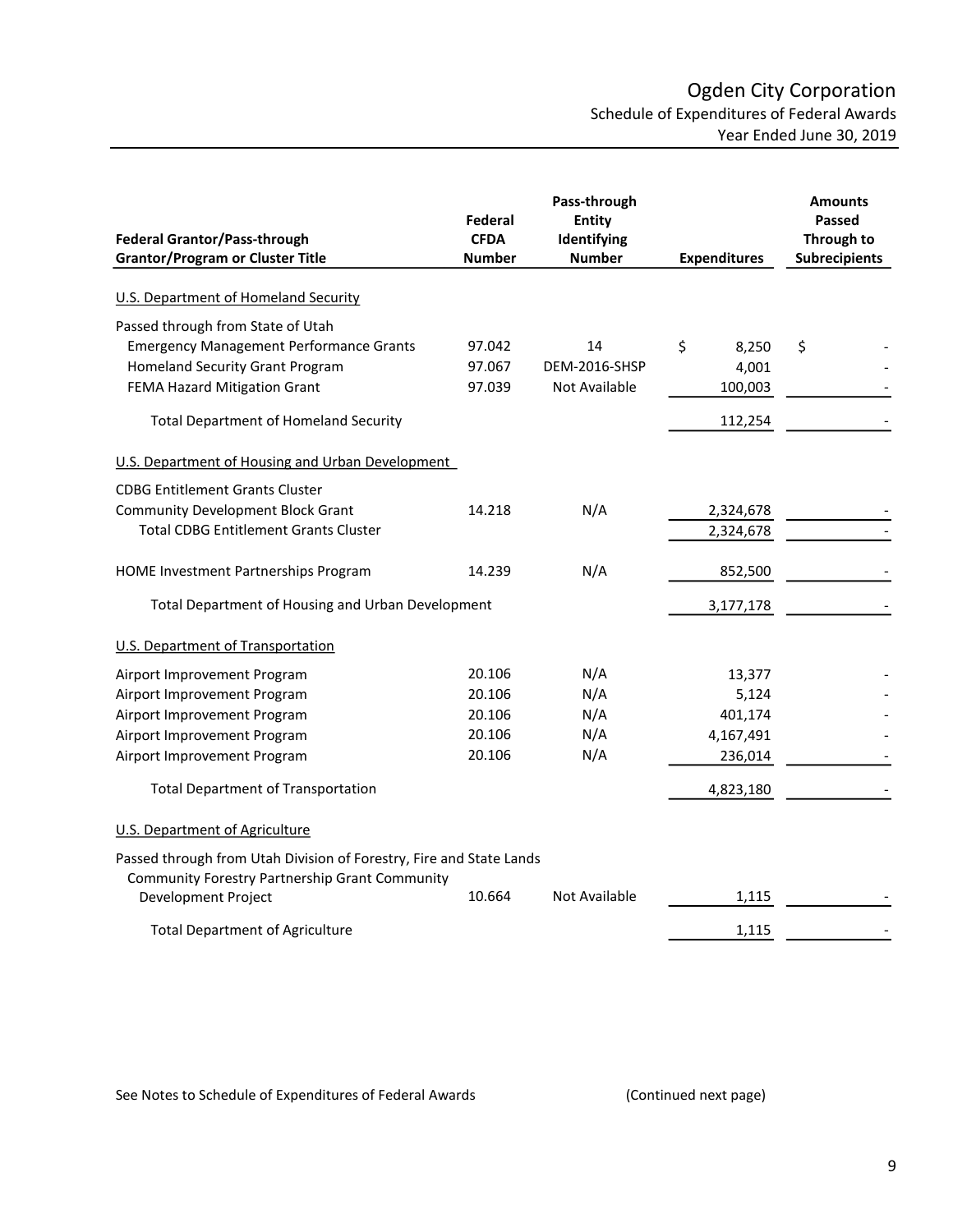### Ogden City Corporation

Schedule of Expenditures of Federal Awards, continued

Year Ended June 30, 2019

| <b>Federal Grantor/Pass-through</b><br><b>Grantor/Program or Cluster Title</b> | Federal<br><b>CFDA</b><br><b>Number</b> | Pass-through<br><b>Entity</b><br>Identifying<br><b>Number</b> | <b>Expenditures</b> | <b>Amounts</b><br>Passed<br>Through to<br>Subrecipients |
|--------------------------------------------------------------------------------|-----------------------------------------|---------------------------------------------------------------|---------------------|---------------------------------------------------------|
|                                                                                |                                         |                                                               |                     |                                                         |
| <b>U.S. Department of Justice</b>                                              |                                         |                                                               |                     |                                                         |
| Pass Through From Utah CCJJ                                                    |                                         |                                                               |                     |                                                         |
| Violence Against Women Formula Grant                                           | 16.588                                  | GT-VAWA-27                                                    | 18,711              |                                                         |
| Violence Against Women Formula Grant                                           | 16.588                                  | GT-UOVC-30                                                    | 29,035              |                                                         |
| Violence Against Women Formula Grant                                           | 16.588                                  | 17W1914                                                       | 37,337              |                                                         |
| Total Violence Against Women Formula Grant                                     |                                         |                                                               | 85,083              |                                                         |
| Victims of Crime Act Grant                                                     | 16.801                                  | 16V17041                                                      | 48,936              |                                                         |
| Victims of Crime Act Grant                                                     | 16.801                                  | 16V18115                                                      | 100,072             |                                                         |
| <b>Total Victims of Crime Act Grant</b>                                        |                                         |                                                               | 149,008             |                                                         |
| Pass Through From Northern Utah United Way                                     |                                         |                                                               |                     |                                                         |
| Project Safe Neighborhoods                                                     | 16.609                                  | <b>Not Available</b>                                          | 34,379              |                                                         |
| <b>Bullet Proof Vest Partnership</b>                                           | 16.607                                  | N/A                                                           | 13,242              |                                                         |
| <b>Justice Assistance Grant</b>                                                | 16.738                                  | N/A                                                           | 5,381               |                                                         |
| <b>Justice Assistance Grant</b>                                                | 16.738                                  | N/A                                                           | 5,900               |                                                         |
| <b>Equitable Sharing Program</b>                                               | 16.922                                  | N/A                                                           | 53,961              |                                                         |
| <b>Total Department of Justice</b>                                             |                                         |                                                               | 346,954             |                                                         |
| <b>Executive Office of the President</b>                                       |                                         |                                                               |                     |                                                         |
| High Intensity Drug Trafficking Areas Program                                  | 95.001                                  | N/A                                                           | 181,507             |                                                         |
| Total Executive Office of the President                                        |                                         |                                                               | 181,507             |                                                         |
| <b>Total Federal Financial Assistance</b>                                      |                                         |                                                               | 8,642,188<br>Ş      | Ş                                                       |

See Notes to Schedule of Expenditures of Federal Awards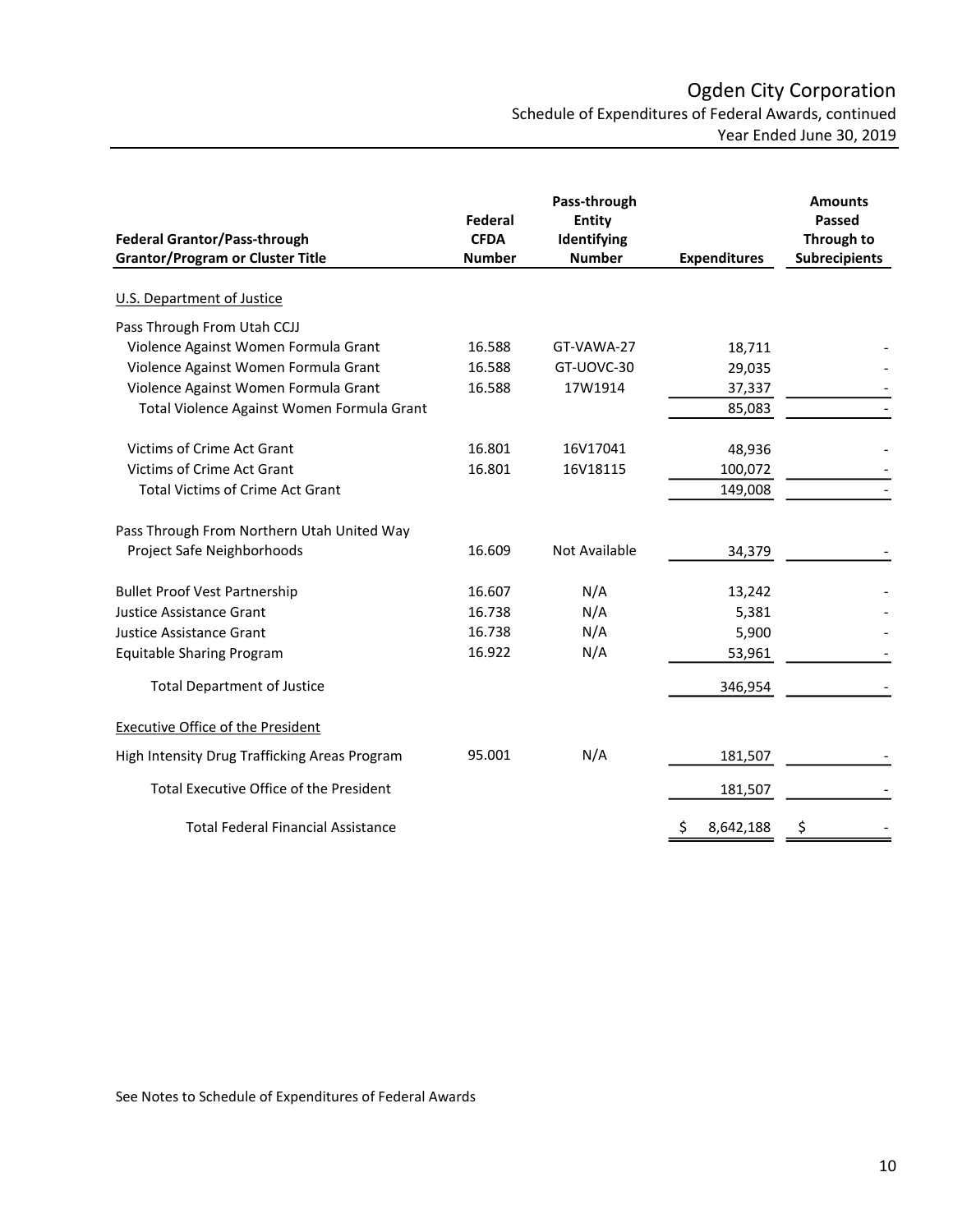#### <span id="page-12-0"></span>**Note 1 - Basis of Presentation**

The accompanying schedule of expenditures of federal awards (the schedule) includes the federal award activity of Ogden City Corporation (the Organization) under programs of the federal government for the year ended June 30, 2019. The information is presented in accordance with the requirements of Title 2 U.S. Code of Federal Regulations Part 200, *Uniform Administrative Requirements, Cost Principles, and Audit Requirements for Federal Awards* (Uniform Guidance). Because the schedule presents only a selected portion of the operations of Ogden City Corporation, it is not intended to and does not present the financial position, changes in net position or fund balance, or cash flows of Ogden City Corporation.

#### **Note 2 - Summary of Significant Accounting Policies**

Expenditures reported in the schedule are reported on the modified accrual basis of accounting. When applicable, such expenditures are recognized following the cost principles contained in the Uniform Guidance, wherein certain types of expenditures are not allowable or are limited as to reimbursement. No federal financial assistance has been provided to a subrecipient.

#### **Note 3 - Indirect Cost Rate**

The Organization has not elected to use the 10% de minimis cost rate.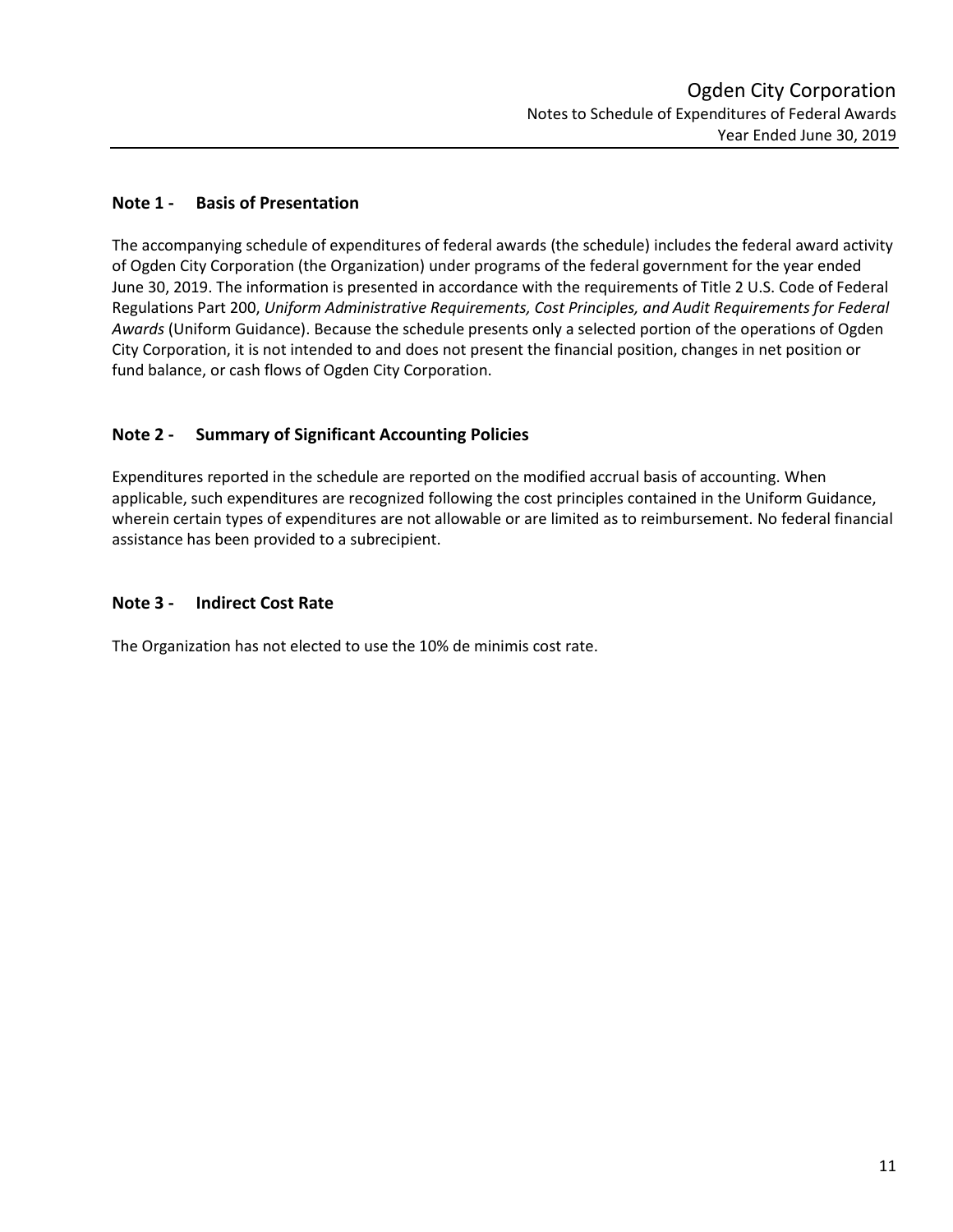<span id="page-13-0"></span>

| Section I - Summary of Auditor's Results                          |                    |
|-------------------------------------------------------------------|--------------------|
| <b>FINANCIAL STATEMENTS</b>                                       |                    |
| Type of auditor's report issued                                   | Unmodified         |
| Internal control over financial reporting:                        |                    |
| Material weaknesses identified                                    | Yes                |
| Significant deficiencies identified not considered                |                    |
| to be material weaknesses                                         | None reported      |
| Noncompliance material to financial statements noted?             | No                 |
| <b>FEDERAL AWARDS</b>                                             |                    |
| Internal control over major programs:                             |                    |
| Material weaknesses identified                                    | No                 |
| Significant deficiencies identified not considered                |                    |
| to be material weaknesses                                         | Yes                |
| Type of auditor's report issued on compliance for major programs: | Unmodified         |
| Any audit findings disclosed that are required to be reported in  |                    |
| accordance with Uniform Guidance 2 CFR 200.516                    | Yes                |
| Identification of major programs:                                 |                    |
| Name of Federal Program                                           | <b>CFDA Number</b> |
| Airport Improvement Program                                       | 20.106             |
| Dollar threshold used to distinguish between type A               |                    |
| and type B programs:                                              | \$750,000          |
| Auditee qualified as low-risk auditee?                            | No                 |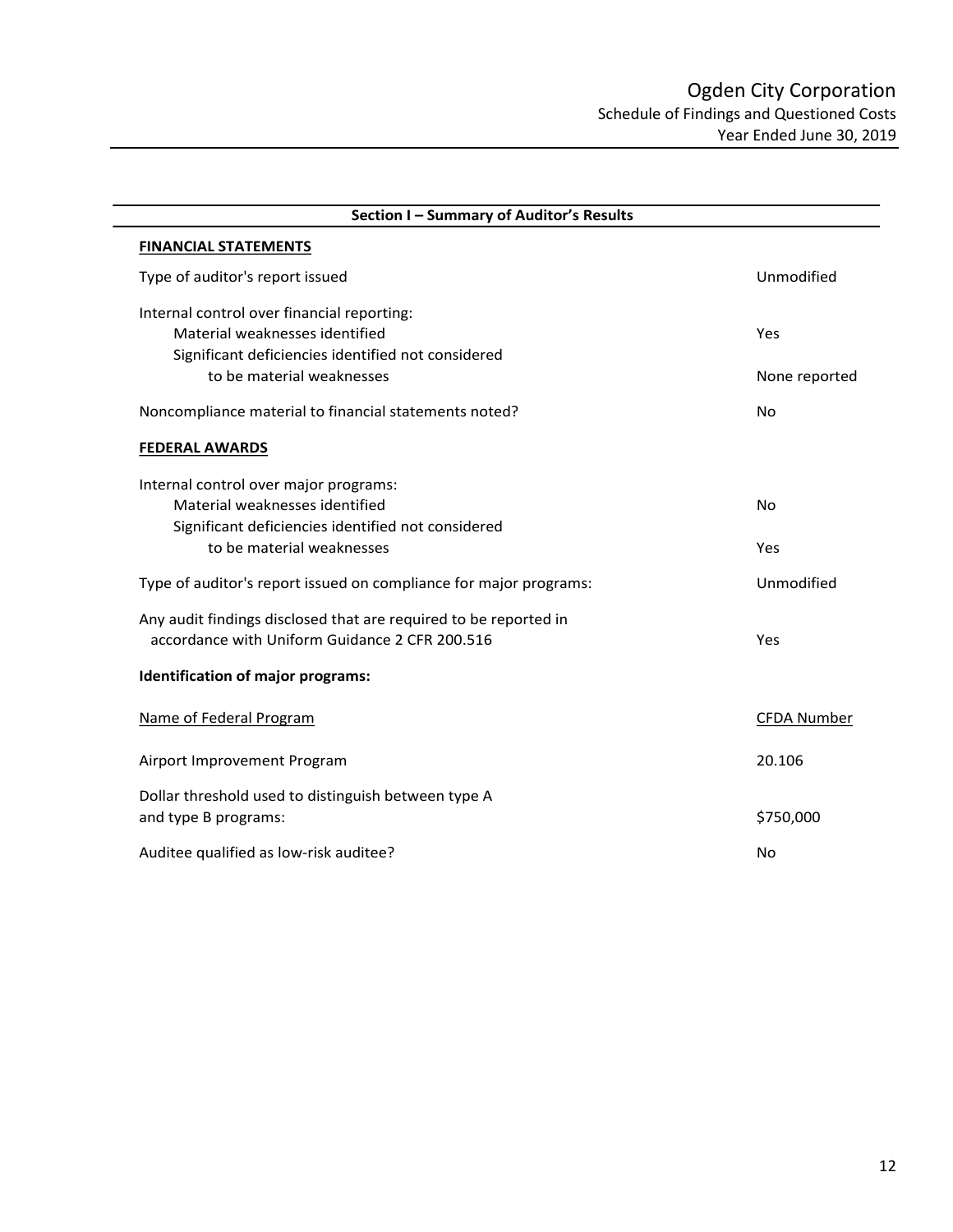#### **Section II – Financial Statement Findings**

#### **2019-001: Material Weakness in Year-end Financial Closing Process – Audit Adjustments**

*Criteria:* Management is responsible for the fair presentation of the financial statements in accordance with generally accepted accounting principles (GAAP), including properly recording all period-end adjusting entries.

*Condition:* During the audit, we proposed, and management accepted, audit adjustments to correct overstatements of liabilities and understatements of beginning fund balance in the general fund, an overstatement of liabilities in the Redevelopment Agency (RDA), and an overstatement of accounts receivable in the medical services fund.

*Cause*: Errors in the timing of recognizing transactions caused the misstatement in the general fund, and a transaction coding error caused the misstatement in the RDA. The overstatement of accounts receivable in the medical services fund was due to a flaw in estimating the allowance for doubtful accounts and contractual adjustments. The allowance is a balance that requires management to make an estimate of the actual amounts to be received after year-end, which can be complex especially in the healthcare industry. The method for calculating the estimate in the medical services fund did not contemplate a retrospective review of the actual historical rate of cash received.

*Effect:* There exists a potential for misstatements in the financial statements to go undetected by management.

*Recommendation:* Internal controls should exist to ensure all material account balances are reconciled and reviewed for accuracy prior to the financial statement audit.

*Views of Responsible Officials*: Management agrees with the finding.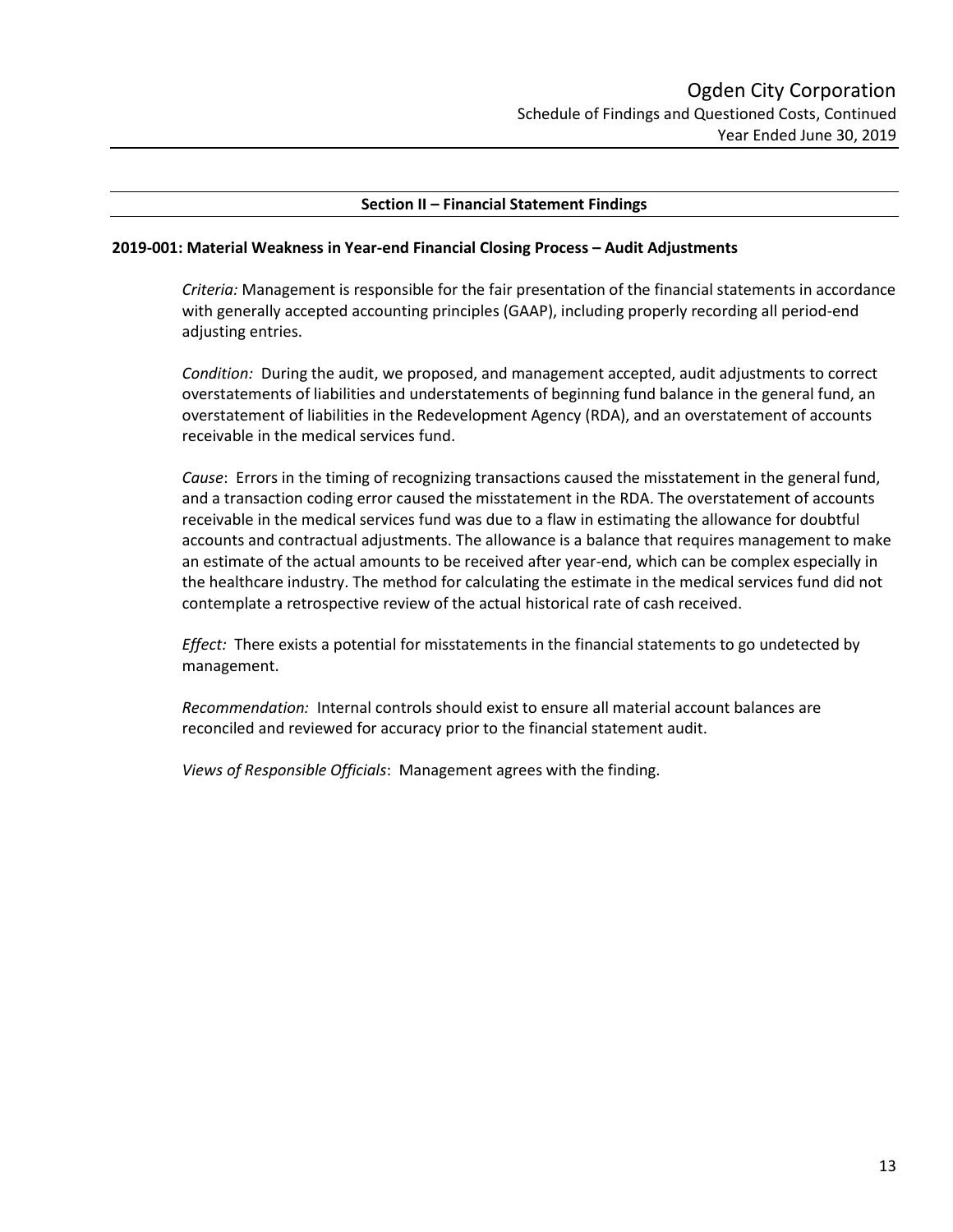## **Section III – Federal Award Findings and Questioned Costs 2019-002 U.S. Department of Transportation CFDA #20.106, Grant Nos. 3-49-0024-45, 3-49-0024-46, 3-49-0024-47, 3-49-0024-48, 3-49-0024- 49 Airport Improvement Program Significant deficiency in internal control over compliance - reporting** *Criteria:* The Grant Agreement requires Ogden City Corporation to submit FAA form 5370-1, Construction Progress and Inspection Report at the end of each fiscal quarter and FAA form 5100-140, Performance Report annually for all non-construction project. These reports are due within 30 days of the reporting period. *Condition:* During the audit, we noted that Ogden City Corporation had not filed any of the FAA Form 5370-1 quarterly reports or any of the FAA Form 5100-140 annual reports for the fiscal year ended June 30, 2019. *Cause:* Management was unaware of the requirement to file the reports. *Effect:* Required reports are not submitted that may affect the funding of the grant and future funding *Questioned Costs:* None reported *Context/Sampling:* A nonstatistical sample of 8 reports out of 24 reports were selected for report testing. *Repeat Finding from Prior Year(s):* No *Recommendation:* Controls and training should be implemented to ensure that all required reports under the Airport Improvement Program and Grant Agreements are submitted. *View of Responsible Officials:* Management agrees with the finding.